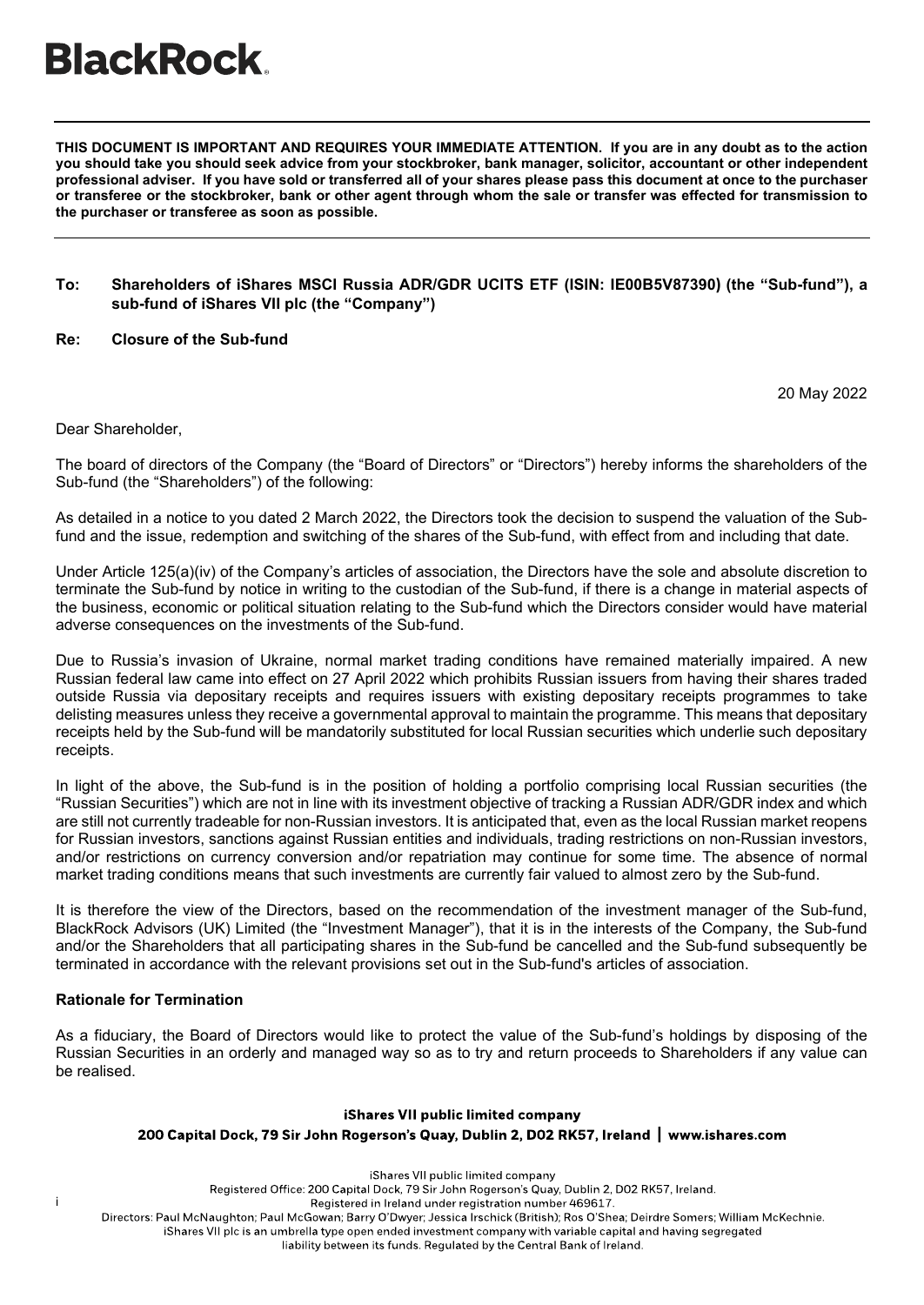# **BlackRock**

The termination of the Sub-fund will enable the Sub-fund to distribute to Shareholders any cash net of expenses and estimated anticipated transaction-related expenses (including any duties and charges and costs of conversion of the depositary receipts). It will also provide the Investment Manager with discretion in facilitating the disposal of the Russian Securities, which it will assess based on multiple factors including, but not limited to, liquidity, spreads, international investor access, volume and volatility. However, due to political and market uncertainties and the fact that it is not possible to predict the optimal time for selling the Russian Securities or whether certain securities can be sold at all, there is no guarantee that optimal value, or any value at all, can be achieved from the Russian Securities. An assessment will be made on the basis of information available to the Investment Manager at the relevant time.

The Investment Manager will continue to monitor the market situation and Shareholders will be notified of any material updates.

# **Termination Process and Timing**

It is therefore intended to terminate the Sub-fund in accordance with the procedure set out below. The relevant dates are specified in the Appendix to this letter (and may be subject to change).

# Stage 1

On the Share Cancellation Date, your shares will be cancelled. Where cash is held by the Sub-fund, such cash will be distributed to Shareholders on or around the Initial Settlement Date, net of expenses and estimated anticipated transaction-related expenses (including any duties and charges and costs of conversion of the depositary receipts). An estimate of these expenses will be accrued and a corresponding equivalent cash sum retained within the Sub-fund in order to meet such costs.

# Stage 2

The Russian Securities will remain in the Sub-fund until such time as it is possible, practicable and appropriate (in the Investment Manager's view, as explained above) to liquidate each of the position(s). You will be sent your share of the net proceeds from the sale of the Russian Securities as and when each security can be realised and the proceeds, to the extent there are any, will be repatriated and distributed on or around the Subsequent Settlement Date(s).

- 1. The "Share Cancellation Date" is the date on which the remaining shareholdings in the Sub-fund will be cancelled.
- 2. The "Delisting Date" is the effective date of the cancellation of admission to, and listing of the shares in the Subfund on the relevant stock exchanges, where possible.
- 3. The "Initial Settlement Date" is the expected date on which any cash held by the Sub-fund, net of expenses and estimated translation-related expenses (including any duties and charges and costs of conversion of the depositary receipts) will be distributed to the Shareholders.
- 4. The "Subsequent Settlement Date(s)" is the potential date(s) on which the net proceeds from the realisation of the Russian Securities, to the extent there are any, may be distributed to the Shareholders.
- 5. The withdrawal of the authorisation of the Sub-fund by the Central Bank of Ireland will take place at a point after the Share Cancellation Date and Delisting Date.

It may take a substantial amount of time before Shareholders receive proceeds (if any) from the disposal of the Russian Securities. Beneficial owners of shares and intermediaries in the shareholding chain should keep in mind that payments of proceeds may be made in multiple tranches and over a period of time. In order to ensure that subsequent payments paid to the Shareholders (i.e. holders on the share register of the Company for the Sub-fund) can be passed on through any intermediated holding chains to ultimate beneficial owners, relevant custody and other accounts would need to be kept open and/or records retained by beneficial owners and intermediaries.

# iShares VII public limited company

# 200 Capital Dock, 79 Sir John Rogerson's Quay, Dublin 2, D02 RK57, Ireland | www.ishares.com

#### iShares VII public limited company

Registered Office: 200 Capital Dock, 79 Sir John Rogerson's Quay, Dublin 2, D02 RK57, Ireland.

Registered in Ireland under registration number 469617.

Directors: Paul McNaughton; Paul McGowan; Barry O'Dwyer; Jessica Irschick (British); Ros O'Shea; Deirdre Somers; William McKechnie.

iShares VII plc is an umbrella type open ended investment company with variable capital and having segregated

#### liability between its funds. Regulated by the Central Bank of Ireland.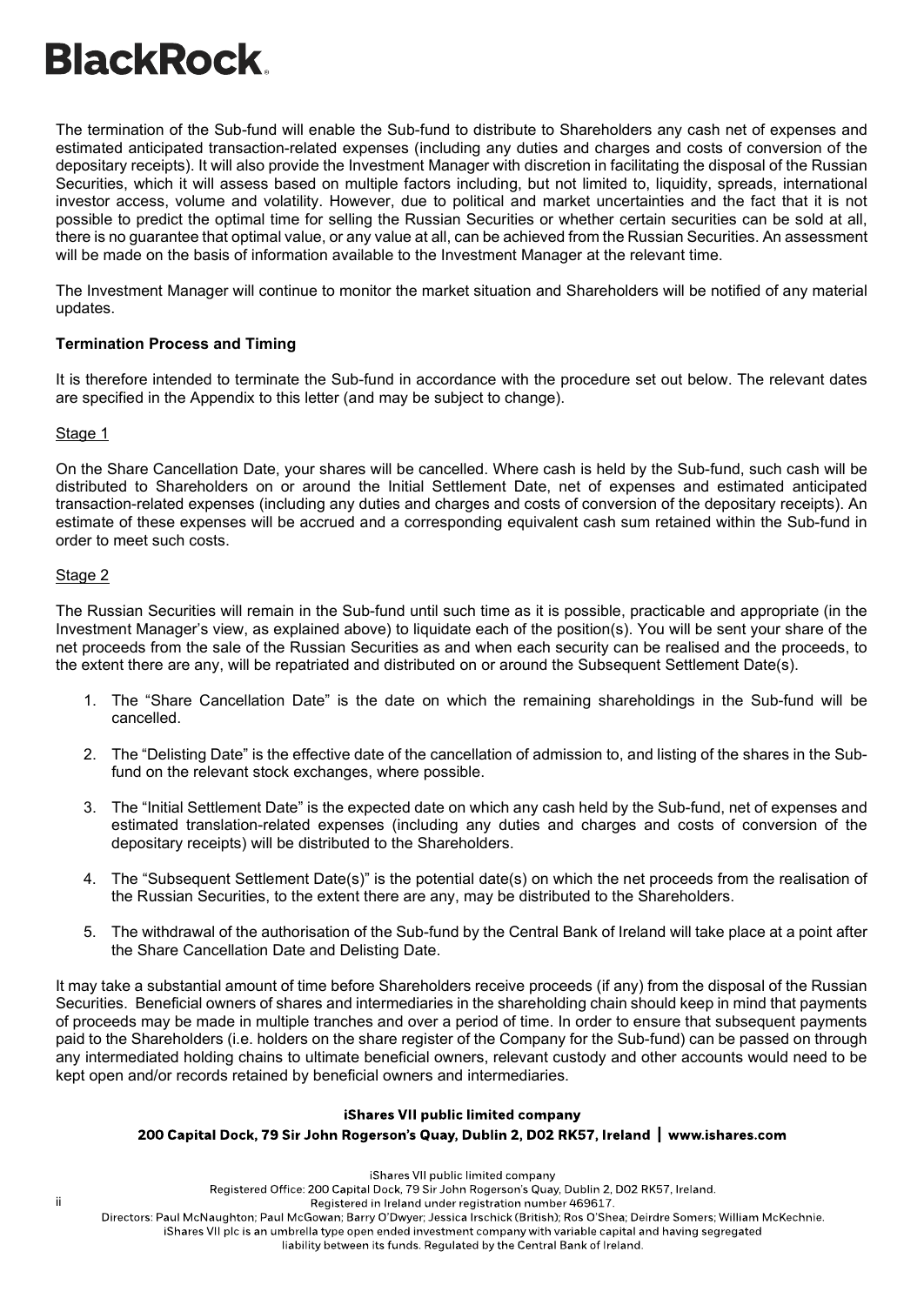# **BlackRock**

## **Share cancellation**

**As a Shareholder in the Sub-fund on the Share Cancellation Date, your shares will be automatically cancelled. The Russian Securities will be liquidated at some point in the future, if this is possible and practicable, in order to return any proceeds from your investment to you (which will be based on your shareholding immediately prior to the share cancellation).** 

The Sub-fund will remain suspended until the Share Cancellation Date on both the primary and secondary markets. This means that Shareholders will be unable to redeem shares in the Sub-fund, and Shareholders will be unable to sell shares in the Sub-fund on the secondary market, in advance of that date. Please note that even if the Sub-fund is still displayed as listed on certain exchanges after the Delisting Date, no trading of the Sub-fund's shares will take place.

As the Sub-fund is suspended, Shareholders will not be able to exit the Sub-fund in advance of the Share Cancellation Date.

You may also wish to acquire an alternative iShares or other BlackRock fund. If you would like further information, please contact iShares using the details below. Shareholders should seek their own advice as to the suitability of any alternative investment option.

## **Costs of closure**

As detailed in a notice to you on 10 March 2022, the board of BlackRock Asset Management Ireland Limited ("BAMIL"), the manager of the Sub-fund, took the decision to waive the total expense ratio that BAMIL is entitled to be paid by the Sub-fund with effect from 2 March 2022, and this will continue to be waived.

The Sub-fund's transaction-related costs (including all costs of realising and dealing with the Sub-fund's assets and the costs of conversion of the depositary receipts) and any extraordinary legal costs (if any) will be borne by the Sub-fund and its Shareholders. An estimate of these amounts will be accrued and a corresponding equivalent cash sum retained within the Sub-fund in order to meet such future costs. If the Sub-fund has insufficient cash to pay for such costs, BAMIL will cover such costs first and may be reimbursed out of any proceeds from the disposal of the Russian Securities and any other assets.

### **Tax consequences**

Shareholders should note that the above options may represent a disposal of shares for tax purposes in certain jurisdictions. This will depend on your individual circumstances. If you are in any doubt as to the tax consequences of your actions, you should contact your financial or tax adviser.

If you have any queries, please contact iShares on [info@ishares.com](mailto:info@ishares.com) or 0845 357 7000, or your usual iShares representative

Yours faithfully

\_\_\_\_\_\_\_\_\_\_\_\_\_\_\_\_\_\_\_

**Director** For and on behalf of iShares VII plc

# iShares VII public limited company

200 Capital Dock, 79 Sir John Rogerson's Quay, Dublin 2, D02 RK57, Ireland | www.ishares.com

iShares VII public limited company

Registered Office: 200 Capital Dock, 79 Sir John Rogerson's Quay, Dublin 2, D02 RK57, Ireland.

Registered in Ireland under registration number 469617.

Directors: Paul McNaughton; Paul McGowan; Barry O'Dwyer; Jessica Irschick (British); Ros O'Shea; Deirdre Somers; William McKechnie.

iShares VII plc is an umbrella type open ended investment company with variable capital and having segregated

liability between its funds. Regulated by the Central Bank of Ireland.